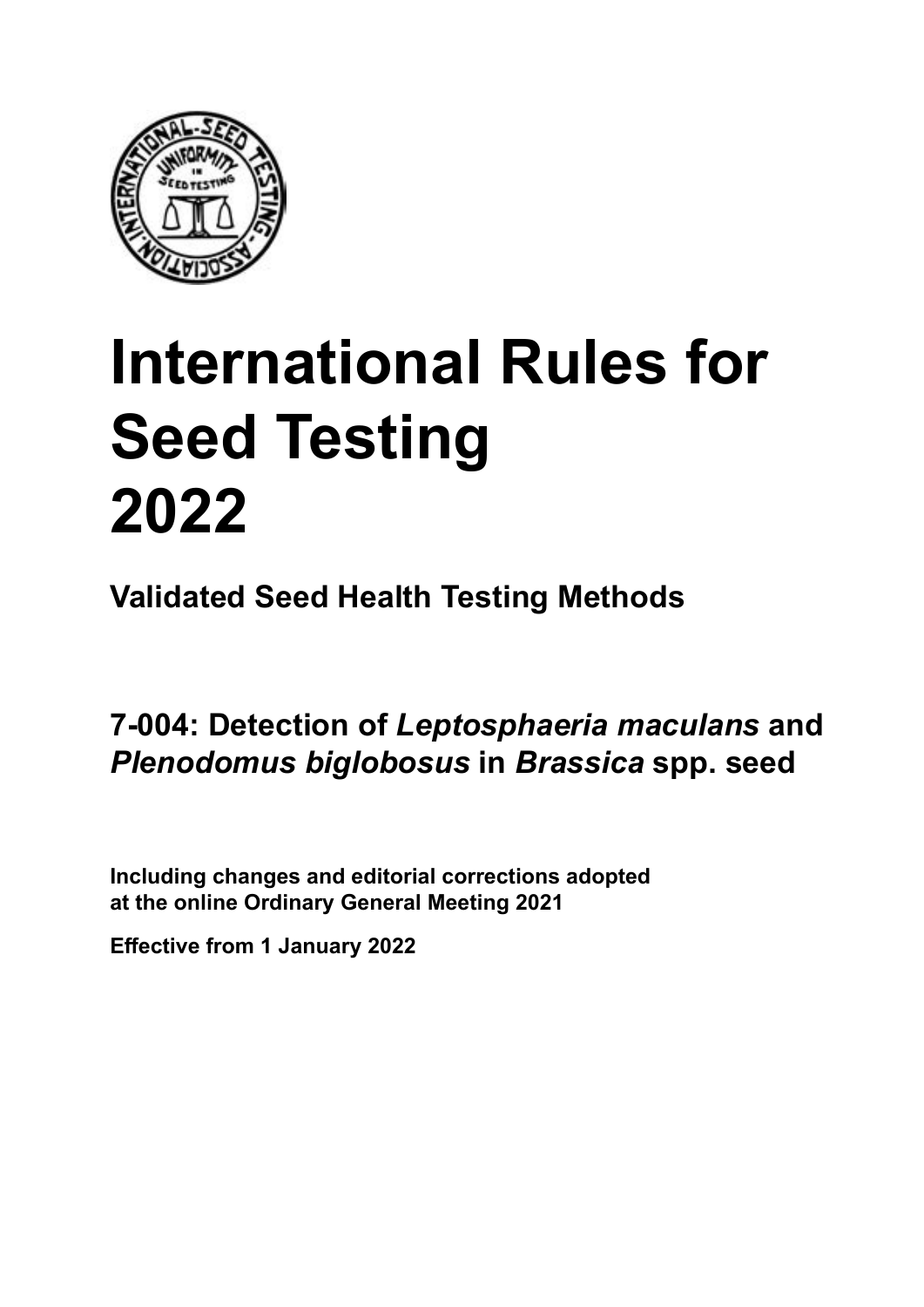### **Validation reports**

See References. Copies are available by e-mail from the<br>ISTA Secretariat at ista.office@ista.ch. ISTA Secretariat at ista.office@ista.ch.

lems relating to this method to the ISTA Seed Health Com-<br>mittee, c/o ISTA Secretariat. mittee, c/o ISTA Secretariat.<br>i Please send comments, suggestions or reports of prob-

### **Limitation de responsabilité Disclaimer**

Whilst ISTA has taken care to ensure the accuracy of the<br>methods and information described in this method description, ISTA shall not be liable for any loss or damage, etc.<br>resulting from the use of this method.<br>. resulting from the use of this method. Whilst ISTA has taken care to ensure the accuracy of the methods and information described in this method descrip-<br>tion, ISTA shall not be liable for any loss or damage, etc. tion, ISTA shall not be liable for any loss or damage, etc.<br>resulting from the use of this method.

## **Medidas de seguridad Sicherheitsmaßnahmen Sécurité Safety precautions**

Ensure you are familiar with hazard data and take Ensure you are familiar with hazard data and take<br>appropriate safety precautions, especially during weighing out of ingredients. It is assumed that persons carrying out this test are in a laboratory suitable for carrying out microbiological procedures and familiar with the principles of Good Laboratory Practice, Good Microbiological Practice, and aseptic techniques. Dispose of all waste materials in an appropriate way (e.g. autoclaving, disinfection) and in accordance with local health, environmental and safety regulations. Glade 7: Validated Deed Health Testing holesdos<br>
Gallet Corresponds<br>
Validation responds we are stated as the context of productional context of the stated delayed of the stated delayed about the state of the Saat guide Co microbiological procedures and familiar with the principles<br>of Good Laboratory Practice, Good Microbiological Practice,<br>and aseptic techniques. Dispose of all waste materials in<br>an appropriate way (e.g. autoclaving, disinf fallstoffe sind auf geeignete Weise und entsprechend der vor Ort über der vor Ort über und Umwelt- und Umwelt-<br>Eine und Umwelt-Effective Counter of Nicholas Devel Teach Teach Teach Devel Safety precedutions<br>
Yaristotic energy of Safety precedutions and Safety precedutions of the United Safety precedutions of the United Sementary and Sementary and of Good Laboratory Practice, Good Microbiological Practice,<br>and aseptic techniques. Dispose of all waste materials in<br>an appropriate way (e.g. autoclaving, disinfection) and in Validation reports<br>
Since The Texture 1988 and the mediator of the Since Theorem and Texture 1990 and the mediator of the mediator<br>
Since and outer many construction reports of the mediator of the mediator<br>
Since and outer Ensure you are familiar with hazard data and take<br>appropriate safety precautions, especially during weighing<br>out of ingredients. It is assumed that persons carrying<br>out this test are in a laboratory suitable for carrying o

## **Nota sobre el uso de traducciones Anmerkung zur Benutzung der Übersetzungen Note on the use of the translations**

The electronic version of the International Rules for Seed Testing includes the English, French, German and Spanish versions. If there are any questions on interpretation of the ISTA Rules, the English version is the definitive version. The electronic version of the International Rules for Seed Testing includes the English,<br>French, German and Spanish versions. If there are any questions on interpretation of the<br>ISTA Rules, the English version is the defin The electronic version of the International Rules for Seed Testing includes the English,<br>French, German and Spanish versions. If there are any questions on interpretation of the

Published by **Extending Association (ISTA)** The International Seed Testing Association (ISTA) Zürichstr. 50, CH-8303 Bassersdorf, Switzerland

© 2022 International Seed Testing Association (ISTA)

Alle Rechte vorbehalten. Kein Teil dieses Werkes darf in irgendwelcher Form oder durch Online ISSN 2310-3655

All rights reserved. No part of this publication may be reproduced, stored in any retrieval All rights reserved. No part of this publication may be reproduced, stored in any retrieval<br>system or transmitted in any form or by any means, electronic, mechanical, photocopying,<br>recording or otherwise, without prior per recording or otherwise, without prior permis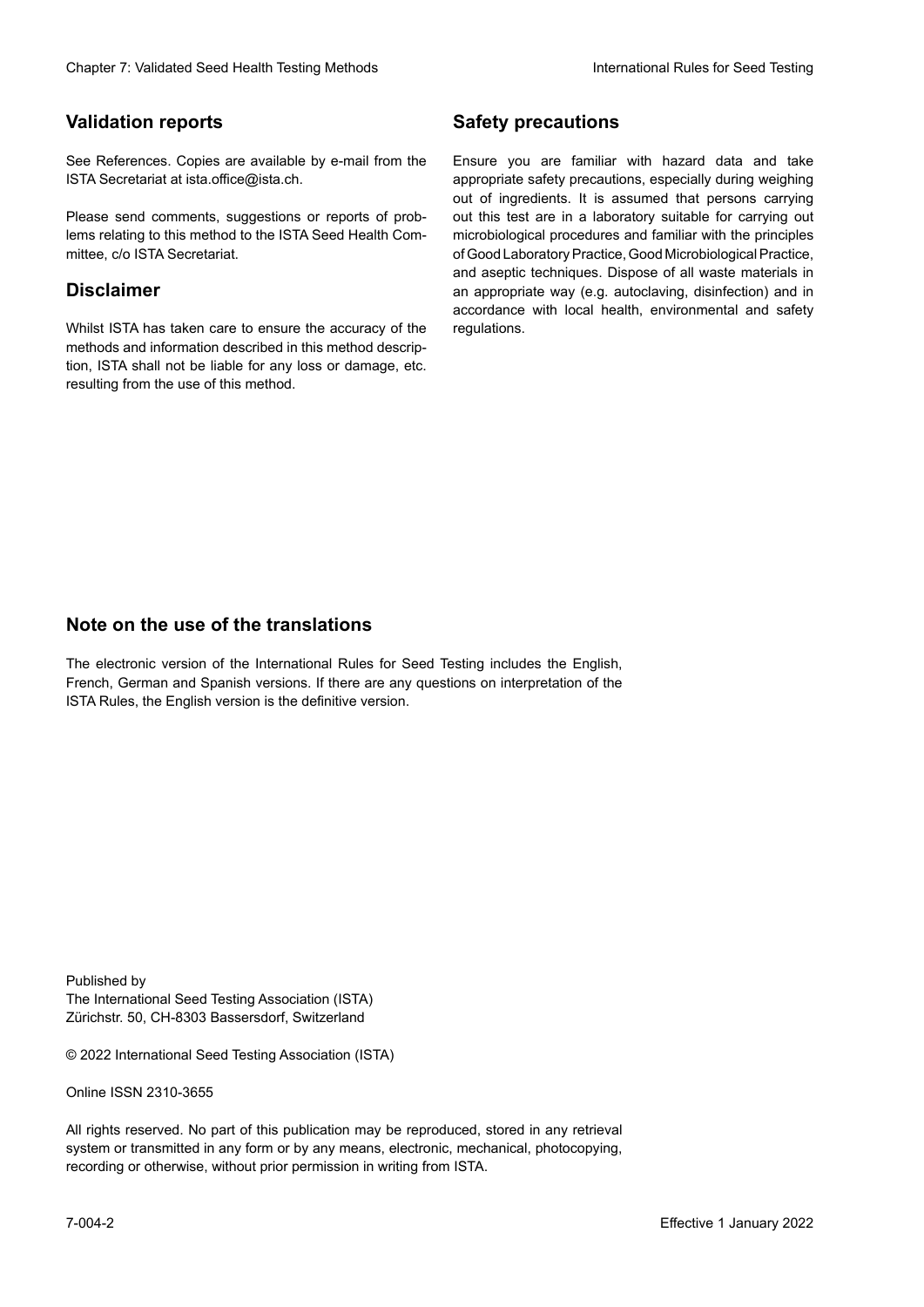# 7-004: Detection of *Leptosphaeria maculans* and *Plenodomus biglobosus* in *Brassica* spp. seed

**Host:** *Brassica* spp.

- **Pathogen(s):** Leptosphaeria maculans (Tode ex Fr.) Ces.<br>& de Not (previously *Phoma lingam*) or *Plenodomus* & de Not (previamente *Phoma lingam)* o *Plenodomus*  & de Not (previously *Phoma lingam*) or *Plenodomus*  biglobosus (Shoemaker & H. Brun) (previously *Leptosphaeria biglobosa*) mals *Leptosphaeria biglobosa*) *Leptosphaeria biglobosa*).
- Authors: Orgeur, G.<sup>1</sup>, McEwan, M.<sup>2</sup>, Chamaille, A.<sup>1</sup>,  $\Delta$ ndro,  $C^{\perp}$  Dolland,  $M^{\perp}$  Dolitikou, L.3 and Grimault  $V<sub>1</sub>$  maro, C., romana,  $W<sub>1</sub>$ , romanca,  $E<sub>2</sub>$  and Grimaa. couzé, France Andro, C.<sup>1</sup>, Rolland, M.<sup>1</sup>, Politikou, L.<sup>3</sup> and Grimault GEVES, rue Georges Morel, CS90021, 49071  $V<sup>1</sup>$
- <sup>1</sup> GEVES, rue Georges Morel, CS90021, 49071 Beaucouze, France  $B^{\text{R}}$ <sup>1</sup> GEVES, rue Georges Morel, CS90021, 49071 Beaucouzé, France
- $\frac{2}{3}$  SASA, Roddinglaw Road, Edinburgh, EH12 9FJ, UK
- **Historial de revisiones** Morel, C.S. 90024, 49071 Beaucouze Cedex, France 3 ISHI-Veg, Hosted by: GEVES SNES, 25 rue Georges

#### Versión 1.0, 2001-11-19 **Revision history**

Version 1.0, 2001-11-19

Revised 2001-11-19: J. Sheppard, V. Cockerell

Reprinted 2003

Version 1.1, 2008-01-01: Treated seed revised; Reporting results revised

Version 2.0, 2018-01-01: Method revised

Version 2.1, 2021-01-01: Sample size revised **Hintergrund**

## para el agente causal del pie negro, el cancro del tallo y *Phoma lingam* ist nicht mehr der offiziell akzeptier-**Background Historique**

*Phoma lingam* is no longer the officially accepted name<br>for the causal agent of black leg stem canker and dry for the causal agent of black leg, stem canker and dry rot in *Brassica* species and other crucifers, the currently correct pathogen names are *Leptosphaeria maculans*<br>(Tode ex Er) Ces & de Not and *Plenodomus* higlobosus Históricamente *Leptosphaeria maculans* ha coloniza-*Leptosphaeria biglobosa*). (Tode ex Fr.) Ces. & de Not and *Plenodomus biglobosus*  $\overline{\text{d}}$  Choemsker  $\overline{\text{k}}$  H Rrun) (previously Lentosnhaevia *Plenodomus biglobosus*, (Fit *et al*., 2008). Aislamientos (Shoemaker & H. Brun) (previously *Leptosphaeria*<br>biglobosa).<br>*Leptosphaeria maculans* has historically colonised *biglobosa*).

de *L. maculans* son responsables del daño basal del tallo (cancro del cuello), mientras que *P. biglobosus* causa lesio-countries where *Plenodomus biglobosus* is prevalent, such as Poland and central Canada (Fitt et al., 2008). suen as Foland and central canada (Fitt *et al.*, 2000).  $c_n$  muchums isolates are responsible for basár siem fitopatológicos y moleculares. (Dilmaghani *et al*., 2009). Die Unterscheidung zwischen beiden Pilzen basiert auf phytopathologischen und mole-damage (crown canker), whereas *P. biglobosus* causes pale brown lesions with a dark margin on the upper stem pare brown resions with a dark margin on the upper stem<br>(Dilmaghani *et al.*, 2009). Differentiation between the two fungal species was based on phytopathology and o equivalente en exteria ácido Diclorofenoxiacético que contenida en el contenido de la contenidad de la contenidad de la contenidad de la contenidad de la contenidad de la contenidad de la contenidad de la contenidad de l biglobosa).<br>Leptosphaeria maculans has historically colonised<br>separties where Planedowns historically colonised such as Poland and central Canada (Fitt et al., 2008).<br>L. maculans isolates are responsible for basal stem<br>damage (crown canker), whereas P. biglobosus causes *L. maculans* isolates are responsible for basal stem

The reference method for the detection of *P. lingam* two fungal species was based on phytopathology and<br>molecular criteria.<br>The reference method for the detection of *P. lingam*<br>is the ISTA Rule 7-004 version 1.1 (ISTA, 2014). Seeds were placed on blotter paper (Whatman No. 1 or equivalent) containing 2.4 Dichlorophenoxyacetic acid  $(2.4-D)$  to prevent seed germination. As the 2.4-D is toxic its use is not recommended in routine tests. With the objective of proposing an alternative, two methods were tested during the TESTA project in 2015: the deep freezing method (ISHI-Veg, ISF 2011) and the malt agar<br>method (GEVES SNES laboratory) were tested method (GEVES-SNES laboratory) were tested.

 $\frac{1}{2}$  The results from both methods were compared in an de 1,1 % (sensibilität de 1,1 % (contractive). Los otros compliados (conmerhanonal comparative lest, between ten laboratories, organised by GEVES. A 0.1 % limit of detection (analytical sensibilidad de diagnóstico, especificada de diagnóstico de diagnóstico de diagnóstico, especificada de diagnós merhadonal comparative test, between ten haboratories,<br>organised by GEVES. A 0.1% limit of detection (analytical<br>sensitivity) was shown based on a test performed in one laboratory. The other criteria (accordance/repeatability, concordance/reproducibility, diagnostic sensitivity, diagconcordance/reproductionity, diagnostic sensitivity, diag-<br>nostic specificity and accuracy) were calculated based on results of all ten laboratories in the comparative test. Similar results were obtained using all three methods. Using deep freezer method showed a better inhibition of seed germination compared to 2.4-D. Therefore in version 2.0 of the method, the deep freezing method replaces the guir *L. maculans* de *P. biglobosus*. El conjunto de primers 2.4-D method. Hence *Hence the Street Protocology* space in the pair since  $H$  and the best method of the best proposition in the since the state and the continue of the best method of the continue of the best method of the continue of Hence *Hence the Street Protocology* space in the pair since  $H$  and the best method of the best proposition in the since the state and the continue of the best method of the continue of the best method of the continue of The results from both methods were compared in an<br>international comparative test, between ten laboratories, diance du vie reproduction direction de la production de la concentration de la concentration de la concentration de la concentration de la concentration de la concentration de la concentration de la concentration de la co sensitivity) was shown based on a test performed in one raboratory. The other criteria (accordance/repeatability, diagnostic sensitivity, diagnostic specificity and accuracy) were calculated based<br>on results of all ten laboratories in the comparative test. International Rule International Rule of Chapter 3: Online and Chapter 1: Validated Seed Testing Chapter 3: International Rule and Testing Chapter 3: International Rule and Testing Chapter 3: Validated Seed Testing Chapte nostic specificity and accuracy) were calculated based

2.4-D method.<br>PCR and pathogenicity testing were performed during the comparative test (Orgeur *et al.*, 2015) to distinguish the comparative test (Orgeur *et al.*, 2015) to distinguish *L. maculans* from *P. biglobosus*. The primer set (Liu *et* al. and Plant Research International [PRI], Wageningen) al. and Plant Research International [PRI], Wageningen)<br>to be used needs to be chosen using an internal validation test by laboratories. In cases where morphological<br>identification of a suspect colony is difficult, a PCR identification of a suspect colony is difficult, a PCR confirmation and a pathogenicity test confirmation can be useful. The PCR is carried out, and if PCR is negative, a pathogenicity test is carried out on cotyledons. The **Medidante** de subpect colony. **Sicherheitsmaßnahmen Mesures de sécurité** identification of a suspect colony. *L. maculans* from *P. biglobosus*. The primer set (Liu *et al.* and Plant Research International [PRI], Wageningen) to be used needs to be chosen using an internal validation test by laboratories. In cases where morpholog pathogenicity test can be performed directly after

#### **Safety precautions** riesgos y tomar las medidas de seguridad apropiadas, esmaßnahmen, insbesondere während der Herstellung der

pecial preparación de culture de cultivo, en medios de cultivo, en medios de cultivo, en medios de cultivo, en appropriate safety precautions, especially during appropriate safety predations, especially daring<br>preparation of media, autoclaving and weighing out of ingredients. It is assumed that this procedure is being de Laboratorio, Buenas Prócedure is being<br>carried out in a microbiological laboratory by persons  $\frac{1}{2}$  as  $\frac{1}{2}$  as  $\frac{1}{2}$  as  $\frac{1}{2}$  and  $\frac{1}{2}$  are  $\frac{1}{2}$  and  $\frac{1}{2}$  are  $\frac{1}{2}$  and  $\frac{1}{2}$  are  $\frac{1}{2}$  and  $\frac{1}{2}$  are  $\frac{1}{2}$  and  $\frac{1}{2}$  are  $\frac{1}{2}$  and  $\frac{1}{2}$  are  $\frac{1}{2}$  and  $\alpha$  formal with the principles of Good Laboratory Fractice, Good Microbiological Practice, and aseptic technique. safety regulations. schen Praxis und der stern arbeitstechnik vertraut sind. Der stern Arbeitstellen aus der Stern Arbeitstellen aus der Stern aus der Stern aus der Programmen aus der Programmen aus der Programmen aus der Programmen aus der P familiar with the principles of Good Laboratory Practice, Dispose of all waste materials in an appropriate way (e.g. autoclave, disinfect) and in accordance with local **Safety precautions**<br>Ensure you are familiar with hazard data and take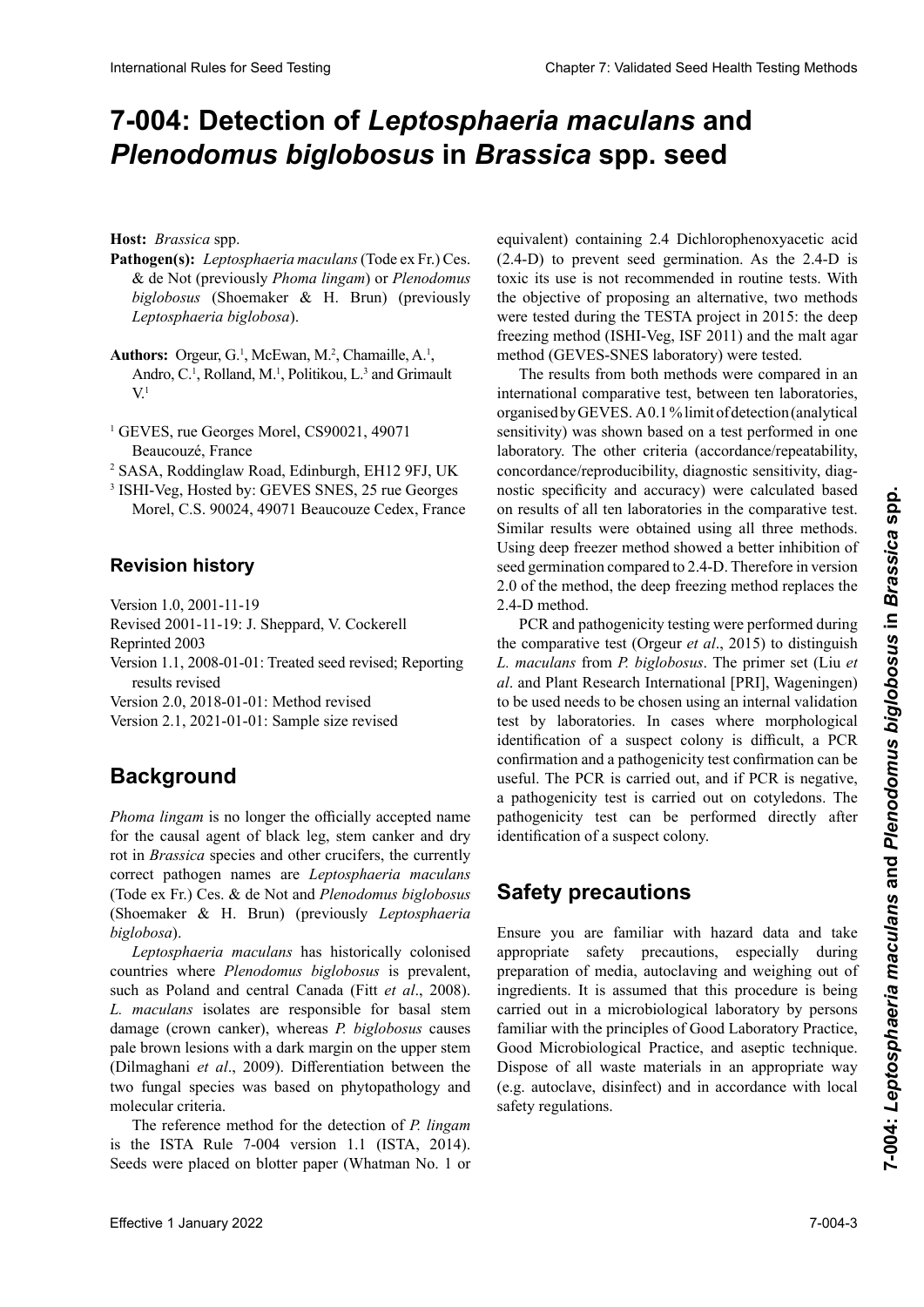## **Behandeltes (gebeiztes) Saatgutel und lot de secondeltes entre les environs les environs les environs les environs les environs les environs les environs les environs les environs les environs les environs les environs le**

This method has not been validated for the detection to which a seed lot is subjected, including seed coatings. of *Leptosphaeria* spp. on treated seed. (Definition of treatment: any process, physical, biological or chemical,  $\text{ISTA Rules } 7.2.3.$ )

El tamaño de la muestra (número total de semillas ana-

tées) et la taille des sous-échantillons à tester dépendent

#### la tolerancia estándar deseada (número máximo aceptable de semillas infestadas) y del límite de detección (número **Probengröße Sample size**

lungen. ISTA Rules 7.2.3.)

The sample (total number of seeds tested) and subsample nde sumpre (com numest er seem conceptual) and substantipreexperience of the Umperial on the desired test and contained standard (maximum acceptable number of seeds infested) and propaguies per se<br>sample size shou  $\frac{1}{2}$  detection  $\frac{1}{2}$  the constitutional accompany and action of nother conactivition nunt (involvited inimitian nuntoer of pathogen propagules per seed which can be detected). The minimum sample size should be 400 seeds. **Sample size**<br>The sample (total number of seeds tested) and subsample<br>size to be tested depend on the desired tolerance standard detection limit (theoretical minimum number of pathogen<br>propagules per seed which can be detected). The minimum

#### *maculans* o *Plenodomus biglobosus* o material de refe-**Materials** *maculans*, ou *Plenodomus biglobosus* ou matériel de référence standardisé **Buvard:** papier filtre, p. ex. What when  $\mathbf{p}$

- **Papel secante:** papel de filtro, ej. Whatman N° 1 o equierence material: known strain of *Leptosphaeria* de diámetro) o cajas plásticas con tapa (ej. 20 cm **× Referenzmaterial:** Bekanntes Isolat von *Leptosphaeria maculans*, or *Plenodomus biglobosus* or standardised reference material maculans, or *Plenodomus biglobosus* or standardised<br>reference material<br>**Blotter:** filter paper, e.g. Whatman No. 1 or equivalent; **Material** valent ; malt agar (CCP) ; boite de Petri (di-**Reference material:** known strain of *Leptosphaeria*
- malt agar (CCP); Petri dish (diameter of 90 mm) or plastic box with lid (e.g. 20 cm × 14 cm); freezer  $-20 \pm 2$  °C; incubator  $20 \pm 2$  °C with near-ultraviolet light (NUV); stereo-microscope
- incubator 20 ±2 °C; stereo-microscope Malt agar (CCP): Petri dish diameter of 90 mm;

### **1.1 Siembra de semillas: Poner 3 piezas de papier filtre stérilisées (Whatman no semillar stérilisées (Whatman no se Methoden**

- 1. **Blotter:**
- **Methods**<br>1. Blotter:<br>1.1 Plating of seeds: Place three pieces of sterilised filter paper (Whatman No. 1 or equivalent) in each Petri dish and add 5 ml of sterilised water. Pour off the excess and place 25 seeds on each plate or alternatively 100 seeds in each plastic box.<br>1.2 Pretreatment: None
- 1.2 Pretreatment: None.<br>1.2 Pretreatment: None.
- 1.3 Incubation:
- 1.3 Heddurch.<br>1.3.1 Incubate for 24 h at 20  $\pm$ 2 °C in darkness.

1.3.1 Houston for  $2 + m$  at  $20 \pm 2$  or m darknows.  $20 \pm 2.9 \times 24.1$  $1.3.1 \text{ m}$ 1.3.1 Include for  $24$  h at  $20 \pm 2$  °C in during est.<br>1.3.2 Transfer dishes to freezer and maintain at  $-20 \pm 2$  °C for 24 h.

 $\frac{-20 \pm 2 \text{ cm}}{1.3.3 \text{ After freezing, incubate for 14 d at 20 } \pm 2 \text{ °C}}$ 1.9.9 ARCI RECZING, INCLUDE DE 17 U al  $20 \pm 2$  C while anothaling 12 If periods of datkness and typer de picnidios de *Leptosphaeria* en la semilla y en el sus-1.3.3 And  $\text{if } 12 + 24 = 24$ 1.3.3 Nach dem Einfrieden, Inkubation für 14 dem Einem Rhythmus von 12 h Dunkelheit.<br>19 dem Rhythmus von 12 h Dunkelheit einem Rhythmus von 12 h Dunkelheit.  $\frac{15.53 \text{ After freezing, induced to 14 at } 20 \pm 2000 \text{ with alternating } 12 \text{ h periods of darkness and NUV}$ light.

1.4 Examination: After 11 d, examine at **×**25 magnification para proving silver while mycellum and 101 100se growing silver while mycellum and<br>pycnidial primordia of *Leptosphaeria* on the seed *Leptonsphaeria* Supposition: After 11 d, examine at  $\times$ 25 magnification<br>for loose growing silver white mycelium and<br>pycnidial primordia of *Leptosphaeria* on the seed for loose growing silver white mycelium and

and substrate. After 14 d, make a second examination and substrate. After 14 d, make a second examination<br>for pycnidia on seeds and on the filter paper close to suspected seeds. Pycnidia are relatively large, about 250 µm, with papilla, sometimes developed as a neck (Figs 1a, b) and often have purple (amethyst) neck (Figs 1a, b) and often have purple (amethyst) exudate. If the seed is covered with mycelium it is<br>recommended to use a sterile botanical needle or any recommended to use a sterile botanical needle or any other sterile device to expose the seed and look for<br>typical secreting pycnidia typical secreting pycnidia. typical secreting pycnidia.<br>The ubiquitous saprophyte Phoma herbarum occurs

also on *Brassica* seed, but has smaller pycnidia formed<br>superficially on the seed cost (Fig. 1c), not papillate superficially on the seed coat (Fig 1c), not papillate,<br>with white vellow or pink but pet pyrole (appethyct) superflacing on the secure cone (1.g 10), her pupintum,<br>with white yellow or pink but not purple (amethyst) exudates. Another fungus, *Stemphylium* sp. produces perithecia on blotter and can be confused with pycnidia perimeent off *offorcer* and can be comassed with pycnidia<br>of *Leptosphaeria*. Seeds from which pycnidia of Leptosphaeria. Secas from which pychida of<br>Leptosphaeria spp. have developed are recorded as<br>infected. Results can be recorded as percentage of Leprosphaeria spp. have developed are recorded as<br>infected. Results can be recorded as percentage of *Lepton.* **Results** seeds infected by *Leptosphaeria* spp. of *Leptosphaeria*. Seeds from which pycnidia of<br>*Leptosphaeria* spp. have developed are recorded as  $\mathbf{m}$ seeds infected by *Leptosphaeria* spp.

- 2. Malt agar:
- 2. Mail agar: Colocar asépticamente 10 semi-Plating of seeds: Aseptical agar plate. *Leptosphaeria* spp. infizierter Samen berichtet.  $2.1$  Plating  $\sigma$ agar plate. Ensement des semences : Placer aseptiquement des semences : Placer aseptiquement des semences : Placer aseptiquem<br>Placer aseptiquement des semences : Placer as placer as placer as placer as placer as placer as placer as pl 2.1 Plating of seeds: Aseptically place 10 seeds per malt agar plate. agar plate.
- 2.2 Pretreatment: None. Pretreatment: Non 2.2 Pretreatment: None.
- 2.3 Incubation: Incubate for 7 d at 20  $\pm$ 2 °C with 24 h darkness. darkness. darkness.
- 2.4 Examination: After 7 d examine at **×**25 magnification for loose growing silver brownish white mycelium of for loose growing silver brownish white mycelium of *Leptosphaeria* on substrate (Fig 2). Examination for pycnidia on infected seeds and on media: pycnidia are relatively large, about  $250 \mu m$ , with papilla, sometimes developed as a neck. The ubiquitous saprophyte *Phoma herbarum* occurs also on *Brassica* seed, but has smaller pycnidia formed superficially on the seed has smaller pycnidia formed superficially on the seed coat, not papillate, with white yellow or pink but not purple (amethyst) exudate. Seeds on which typical mycelium with or without pycnidia of *Leptosphaeria*<br>have develoned are recorded as infected. Examination have developed are recorded as infected. Examination can be postponed up to 11 d if detection cannot be purple (amethyst) exudate. Seeds on which typical<br>mycelium with or without pycnidia of *Leptosphaeria*<br>have developed are recorded as infected. Examination<br>can be postponed up to 11 d if detection cannot be<br>concluded only If the seed is covered with mycelium or if the pycnidia is inside the media it is recommended to use a sterile<br>botanical needle or any other sterile device to expose botanical needle or any other sterile device to expose the seed and look for typical secreting pycnidia. It is the seed and foot for typical secreting pycindial for making it easier to locate suspected pycnidia. Clearles 7. Validated Seed Health Territo Rolls (ab Territo Methods)<br>
The absolute state of the state and the state and the state and the state and the state and the state of the state and the state and the state and the the seed and look for typical secreting pycnidia. It is<br>also optional to examine the plates on a light table,<br>making it essign to least a warented munities Cheape 7 Validient Seed Health Forming heating the methods have been determined in the spin of the spin of the spin of the spin of the spin of the spin of the spin of the spin of the spin of the spin of the spin of the sp darkness.<br>Examination: After 7 d examine at  $\times 25$  magnification<br>for loose growing silver brownish white mycelium of<br>*Leptosphaeria* on substrate (Fig 2). Examination for<br>pycnidia on infected seeds and on media: pycnidia is inside the media it is recommended to use a sterile<br>botanical needle or any other sterile device to expose<br>the seed and look for typical secreting pycnidia. It is<br>also optional to examine the plates on a light table,<br>ma **EFFECTIFY EFFECTIFY EXECTIFY EXECTIFY EXECTIFY EXECTIFY EXECTIFY EXECTIFY EXECTIFY EXECTIFY EXECTIFY EXECTIFY EXECTIFY EXECTIFY EXECTIFY EXECTIFY EXECTIFY EXECTIFY EXECTIFY EXECTIFY** for loose growing silver brownish white mycelium of concluded only by the presence of typical mycelium. also optional to examine the plates on a light table,

nidios sospected pythina.<br>Unlike option 1 (the blotter test) *Stemphylium* sp. educes perithecia and conidia on malt agar and produces perithecia and conidia on malt agar and produces peritecta and comuna on mail agai and produces permiecta and comula of matt agai and<br>cannot be confused with pycnidia of *Leptosphaeria*<br>spp. Seeds from which mycelium and/or pycnidia of<br>*Leptosphaeria* spp. have developed can be recorded spp. Seeds from which mycelium and/or pycnidia of Leptosphaeria spp. have developed can be recorded as percentage of seeds infected.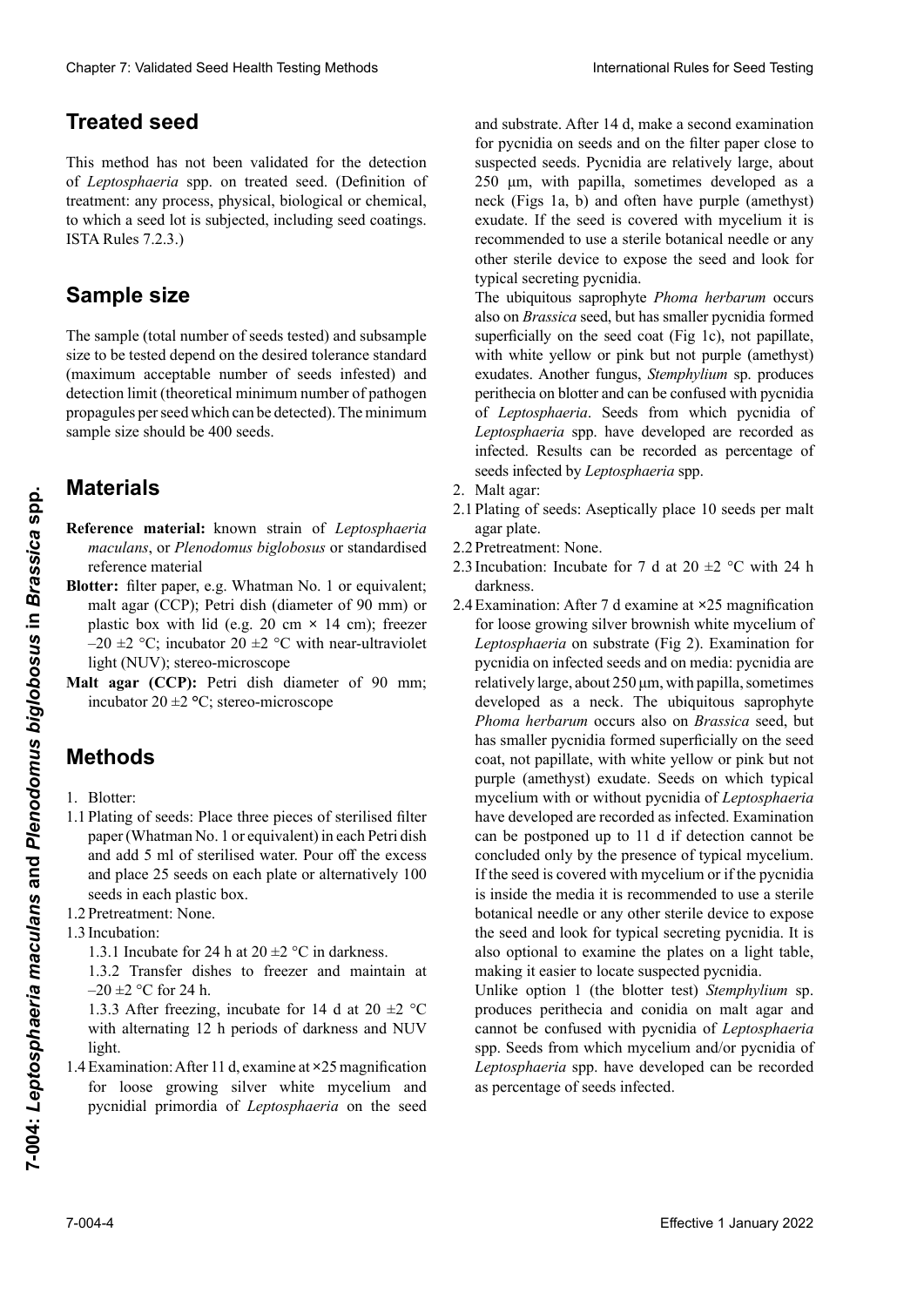#### **Overview of methods**

|                                                                                                                                                                                                                                                                                                                                                                                                                                                                                               | International Rules for Seed Testing                                                                                                                                                                                                                                                                                                                                                                                        |                                                                                   |                                                                                                                                                                                                                                                                                                                                                                                                                                                                                                                                                       |                                                    | Chapter 7: Validated Seed Health Testing Methods  |
|-----------------------------------------------------------------------------------------------------------------------------------------------------------------------------------------------------------------------------------------------------------------------------------------------------------------------------------------------------------------------------------------------------------------------------------------------------------------------------------------------|-----------------------------------------------------------------------------------------------------------------------------------------------------------------------------------------------------------------------------------------------------------------------------------------------------------------------------------------------------------------------------------------------------------------------------|-----------------------------------------------------------------------------------|-------------------------------------------------------------------------------------------------------------------------------------------------------------------------------------------------------------------------------------------------------------------------------------------------------------------------------------------------------------------------------------------------------------------------------------------------------------------------------------------------------------------------------------------------------|----------------------------------------------------|---------------------------------------------------|
| <b>Overview of methods</b>                                                                                                                                                                                                                                                                                                                                                                                                                                                                    |                                                                                                                                                                                                                                                                                                                                                                                                                             |                                                                                   | check on the quality must be made using a reference lot<br>with a known infection level, or a reference isolate and                                                                                                                                                                                                                                                                                                                                                                                                                                   |                                                    |                                                   |
|                                                                                                                                                                                                                                                                                                                                                                                                                                                                                               | <b>Blotter paper</b>                                                                                                                                                                                                                                                                                                                                                                                                        | Malt agar                                                                         | the sustainability of the isolate measured. Pay particular                                                                                                                                                                                                                                                                                                                                                                                                                                                                                            |                                                    |                                                   |
| Media                                                                                                                                                                                                                                                                                                                                                                                                                                                                                         | Blotters (filter paper),<br>e.g. Whatman No. 1 or<br>equivalent.                                                                                                                                                                                                                                                                                                                                                            | Malt agar (CCP)                                                                   | attention to the growth characteristics of reference<br>isolates.                                                                                                                                                                                                                                                                                                                                                                                                                                                                                     |                                                    |                                                   |
| <b>Plates</b>                                                                                                                                                                                                                                                                                                                                                                                                                                                                                 | Sowing density of 25 seeds<br>per plate, 90 mm Petri<br>dishes are recommended<br>(40 plates per sample).                                                                                                                                                                                                                                                                                                                   | Sowing density of<br>10 seeds per plate,<br>90 mm Petri dishes<br>are recommended | <b>Media and solutions</b><br><b>Malt agar</b>                                                                                                                                                                                                                                                                                                                                                                                                                                                                                                        |                                                    |                                                   |
|                                                                                                                                                                                                                                                                                                                                                                                                                                                                                               | Alternatively, sub sample of<br>100 seeds can be placed in sample).<br>one 20 cm × 14 cm sized<br>blotter with distilled water in<br>a clean similar sized plastic                                                                                                                                                                                                                                                          | (100 plates per                                                                   | Compound                                                                                                                                                                                                                                                                                                                                                                                                                                                                                                                                              | Amount/1000<br>ml of deionised/<br>distilled water | Amount/500 ml<br>of deionised/<br>distilled water |
|                                                                                                                                                                                                                                                                                                                                                                                                                                                                                               | box with lid.<br>Incubator Operating range<br>20 ±2 °C. Alternating                                                                                                                                                                                                                                                                                                                                                         | Operating<br>range $20 \pm 2$ °C.                                                 | Malt (CCP)<br>Agar<br>Streptomycin sulphate                                                                                                                                                                                                                                                                                                                                                                                                                                                                                                           | 10 <sub>g</sub><br>17 g<br>0.05 <sub>g</sub>       | 5 g<br>8.5 <sub>g</sub><br>$0.025$ g              |
|                                                                                                                                                                                                                                                                                                                                                                                                                                                                                               | 12 h periods of darkness<br>and near-ultraviolet light<br>(NUV) during incubation<br>is recommended to<br>stimulate sporulation. The<br>recommended source is<br>the black light fluorescent<br>lamp (peak at 360 nm).                                                                                                                                                                                                      | To stimulate<br>sporulation, 24 h<br>of darkness is<br>recommended.               | (add after sterilisation)<br>Preparation<br>1. Weigh out ingredients into a suitable autoclavable<br>container.                                                                                                                                                                                                                                                                                                                                                                                                                                       |                                                    |                                                   |
| Freezer                                                                                                                                                                                                                                                                                                                                                                                                                                                                                       | Operating range $-20 \pm 2$ °C.                                                                                                                                                                                                                                                                                                                                                                                             | Operating range<br>$-20$ ±2 °C.                                                   | 2. Add 1000 (or 500) ml of deionised/distilled water.<br>3. Dissolve the ingredients in deionised/distilled water<br>by stirring.                                                                                                                                                                                                                                                                                                                                                                                                                     |                                                    |                                                   |
|                                                                                                                                                                                                                                                                                                                                                                                                                                                                                               | <b>General methods</b><br>Checking tolerances: Tolerances provide a means of<br>assessing whether or not the variation in result within<br>or between tests is sufficiently wide as to raise doubts<br>about the accuracy of the results. Suitable tolerances,<br>which can be applied to most direct seed health tests,<br>can be found in Table 5B Part 1 of Chapter 5 of the<br>ISTA Rules, or Table G1 in Miles (1963). |                                                                                   | 5. Allow agar to cool to approximately 50 °C and add<br>Streptomycin sulphate dissolved in sterile water.<br>6. Pour 20 ml of malt agar into 9 cm Petri dish and allow<br>to solidify before use.<br><b>Storage</b><br>Plates may be stored for 2 months at $5^{\circ}$ C.                                                                                                                                                                                                                                                                            |                                                    |                                                   |
| Reporting results: The result of a seed health test should<br>indicate the scientific name of the pathogen detected,<br>the test method used and the number of seeds tested.<br>When reported on an ISTA Certificate, results are<br>entered under 'Other Determinations'.<br>In the case of a negative result (pathogen not detected),<br>the results must be reported as 'not detected'.<br>In the case of a positive result, the report must indicate<br>the percentage of infected seeds. |                                                                                                                                                                                                                                                                                                                                                                                                                             |                                                                                   | <b>References</b><br>Dilmaghani, A., Balesdent, M. H., Didier, J. P., Wu, C.,<br>Davey, J., Barbetti, M. J., Hua, L., Moreno-Rico, O.,<br>Phillips, D., Despeghel, J. P., Vincenot, L., Gouta, L.<br>and Rouxel, T. (2009). The Leptosphaeria maculans-<br>Leptosphaeria biglobosa species complex in the<br>American continent. Plant Pathology, 58, 1044-1058.<br>Fitt, B. D. L., Hu, B. C., Li, Z. Q., Liu, S. Y., Lange, R. M.,<br>Kharbanda, P. D., Butterworth, M. H. and White, R. P.<br>(2008). Strategies to prevent spread of Leptosphaeria |                                                    |                                                   |
|                                                                                                                                                                                                                                                                                                                                                                                                                                                                                               | <b>Quality assurance</b>                                                                                                                                                                                                                                                                                                                                                                                                    |                                                                                   | <i>maculans (Phoma stem canker)</i> onto oilseed rape crops<br>in China. Plant Pathology, 57, 652-664.                                                                                                                                                                                                                                                                                                                                                                                                                                                |                                                    |                                                   |
| <b>Critical control points (CCP)</b>                                                                                                                                                                                                                                                                                                                                                                                                                                                          |                                                                                                                                                                                                                                                                                                                                                                                                                             |                                                                                   | International Seed Federation (2011). Method for the<br>detection of Phoma lingam on Brassica spp. seed,                                                                                                                                                                                                                                                                                                                                                                                                                                              |                                                    |                                                   |
|                                                                                                                                                                                                                                                                                                                                                                                                                                                                                               | The malt source can influence the results. The level<br>of available nutrients may vary from manufacturer to<br>manufacturer. Whenever a new batch of malt is used a                                                                                                                                                                                                                                                        |                                                                                   | version 2. International Seed Health Initiative for<br>Vegetable Crops, Nyon, Switzerland.                                                                                                                                                                                                                                                                                                                                                                                                                                                            |                                                    |                                                   |
|                                                                                                                                                                                                                                                                                                                                                                                                                                                                                               | Effective 1 January 2022                                                                                                                                                                                                                                                                                                                                                                                                    |                                                                                   |                                                                                                                                                                                                                                                                                                                                                                                                                                                                                                                                                       |                                                    | 7-004-5                                           |

#### **General methods** sene Temperaturbereich General meth agén **General methods**

- **Checking tolerances:** Tolerances provide a means of assessing whether or not the variation in result within assessing whether or not the variation in result within or between tests is sufficiently wide as to raise doubts about the accuracy of the results. Suitable tolerances, about the accuracy of the results. Suitable tolerances, which can be applied to most direct seed health tests, can be found in Table 5B Part 1 of Chapter 5 of the<br>ISTA Rules, or Table G1 in Miles (1963). ISTA Rules, or Table G1 in Miles (1963). which can be applied to most direct seed health tests,<br>can be found in Table 5B Part 1 of Chapter 5 of the
- Reporting results: The result of a seed health test should the test method used and the number of seeds tested. When reported on an ISTA Certificate, results are entered under 'Other Determinations'. indicate the scientific name of the pathogen detected,<br>the test method used and the number of seeds tested

#### $\Omega$ uelity escuranos ial porcentale de semiliar el porcentale de semillas infectadas. El porcenta de semillas infectadas en el semi m Falle eines negativen Ergebnisses (Krankheitserreger nie haar die Ergebnisse als in die Ergebnisse als die Ergebnisse als die Ergebnisse als die Ergebnisse als<br>Geboortes **Quality assurance**

#### "nicht nachgewiesen" berichtet werden.  $m_{\rm gal}$  control politic (GGF) En cas de résultat position de la rapport de semences contains de semences contains et pour contains avec cont<br>Le pour contrait de semences contaminées. **Critical control points (CCP)**

# $\blacksquare$  and solutions **Media and solutions**

#### **tionsgrad oder eines Referenzisolates durch Bestimmung der Isolationsgrad oder eines Referenzisolates durch Bestimmung der Isolationsgrad oder eine Augen**especial atención a las características de crecimiento de los

| Malt agar                                          |                                                    |                                                   |  |  |  |  |
|----------------------------------------------------|----------------------------------------------------|---------------------------------------------------|--|--|--|--|
| Compound                                           | Amount/1000<br>ml of deionised/<br>distilled water | Amount/500 ml<br>of deionised/<br>distilled water |  |  |  |  |
| Malt (CCP)                                         | 10 <sub>q</sub>                                    | 5 g                                               |  |  |  |  |
| Agar                                               | 17 <sub>g</sub>                                    | 8.5 <sub>q</sub>                                  |  |  |  |  |
| Streptomycin sulphate<br>(add after sterilisation) | 0.05 <sub>q</sub>                                  | $0.025$ q                                         |  |  |  |  |
|                                                    |                                                    |                                                   |  |  |  |  |

#### Malt (CCP) 10 5 **Preparation**

- $\frac{1}{2}$  and  $\frac{1}{2}$  g  $\frac{1}{2}$  g  $\frac{1}{2}$  g  $\frac{1}{2}$  g  $\frac{1}{2}$  g  $\frac{1}{2}$  g  $\frac{1}{2}$  g  $\frac{1}{2}$  g  $\frac{1}{2}$  g  $\frac{1}{2}$  g  $\frac{1}{2}$  g  $\frac{1}{2}$  g  $\frac{1}{2}$  g  $\frac{1}{2}$  g  $\frac{1}{2}$  g  $\frac{1}{2}$  g  $\frac{1}{2}$  g  $\frac$  $\alpha$ , weigh our ingredients into a suitable a container. Wasser Wasser  $\ldots$   $\ldots$  $\frac{1}{10000}$  $W_{\alpha}$  and  $W_{\alpha}$  in  $\alpha$  and  $\alpha$  and  $\alpha$  suitable container. comanier. 1. Weigh out ingredients into a suitable autoclavable<br>container
- 2. Add 1000 (or 500)  $\Omega$ . And TOOO (of 500) in orderomsed/district 2. Add 1000 (or 500) ml of deionised/distilled water.
- 3. Dissolve the ingredients in deionised/distilled water by stirring.
- 4. Autoclave at 15 psi and 121 °C for 15 min.
- 5. Allow agar to cool to approximately 50 °C and add Streptomycin sulphate dissolved in sterile water.
- 6. Pour 20 ml of malt agar into 9 cm Petri dish and allow to solidify before use.

### desion in the 121 <sup>autoc</sup>laver à 121 au**toclaver à 121 autoclaver à 121 autoclave**r à 121 au

# estéril. 5. Agar auf ungefähr 50 °C abkühlen lassen und das in sterilem Wasser gelöste Streptomycinsulfat zugeben. diamètre) et laisser solidifier avant usage **References**

- Dilmaghani, A., Balesdent, M. H., Didier, J. P., Wu, C., **Almacenaje Lagerung** and Rouxel, T. (2009). The *Leptosphaeria maculans*– Leptosphaeria biglobosa species complex in the *Leptosphaeria bigtobosa* species complex in the American continent. *Plant Pathology*, **58**, 1044–1058. Les boites peuvent être stockées 2 mois à 5 °C. Phillips, D., Despeghel, J. P., Vincenot, L., Gouta, L. Davey, J., Barbetti, M. J., Hua, L., Moreno-Rico, O.,
- **Referencias** (2000). Strategies to prevent spread of *Leptosphiler in* (2006). Suategies to prevent spread of *Lepiosphaeria*<br>maculans (*Phoma* stem canker) onto oilseed rape crops in China. *Plant Pathology*, **57**, 652–664. Fitt, B. D. L., Hu, B. C., Li, Z. Q., Liu, S. Y., Lange, R. M., (2008). Strategies to prevent spread of *Leptosphaeria*  $\mu_{\text{max}}(R_{\text{beam}})$  and  $\mu_{\text{max}}(R_{\text{beam}})$  $\Pi$  iii, D. D. L., Hu, D. C., El, Z. Q., Elu, D. T., Ealge, K. M., Kharbanda, P. D., Butterworth, M. H. and White, R. P.
- In China. *Plant Pathology*, 57, 052–004.<br>International Seed Federation (2011). Method for the detection of *Phoma lingam* on *Brassica* spp. seed, detection of *Phoma lingam* on *Brassica* spp. seed,<br>version 2. International Seed Health Initiative for Vegetable Crops, Nyon, Switzerland.